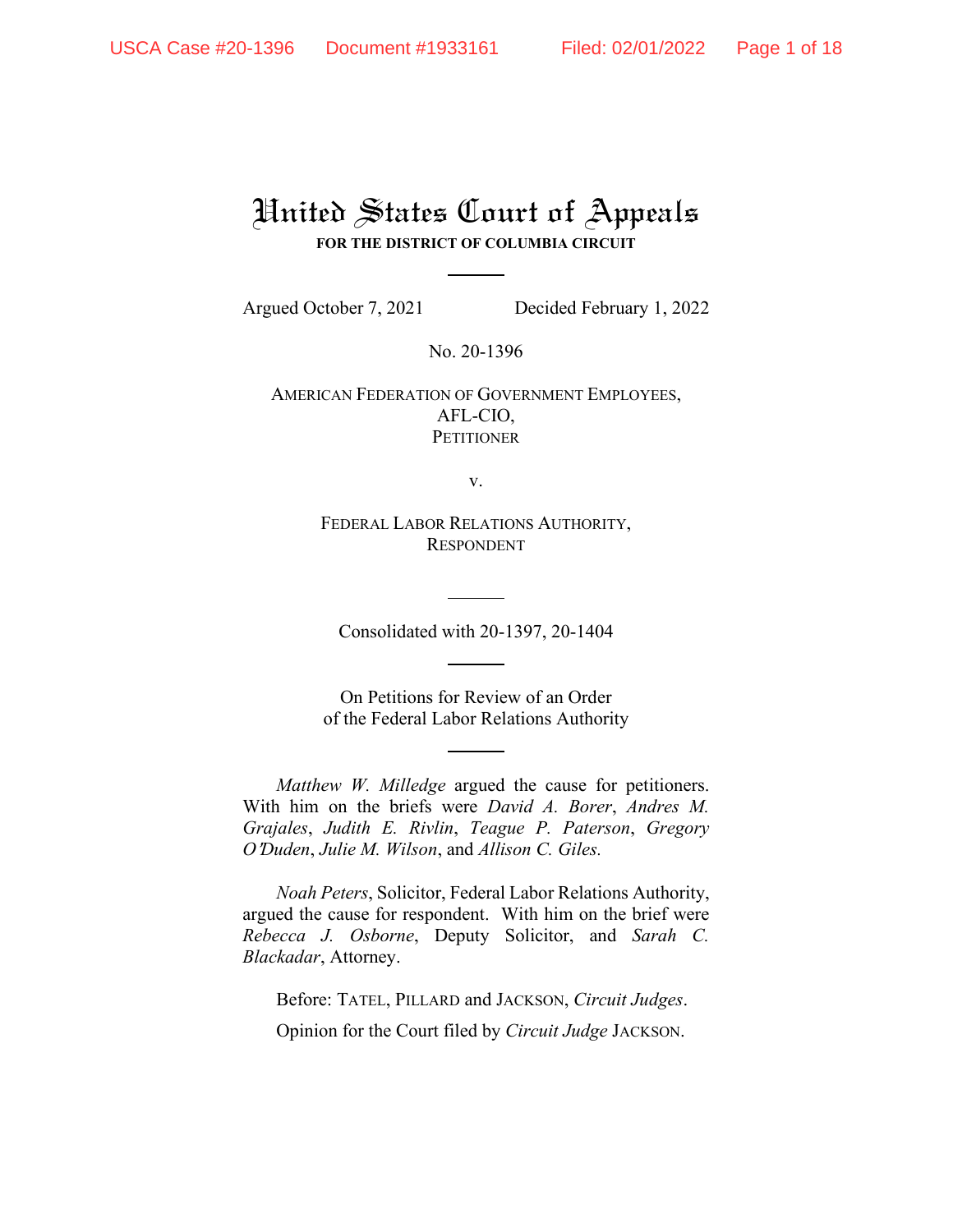JACKSON, *Circuit Judge*: By statute, certain federal employers are required to engage in collective bargaining with their employees' representatives whenever there is a management-initiated change to the "conditions of employment affecting such employees." Federal Service Labor-Management Relations Statute, 5 U.S.C. § 7103(a)(12); *see also id.* §§ 7102(2), 7103(a)(14). Congress has defined "conditions of employment" to include "personnel policies, practices, and matters . . . affecting working conditions," with certain enumerated exceptions. *Id.* § 7103(a)(14). And from the mid-1980s until the policy statement challenged here, the Federal Labor Relations Authority ("FLRA") interpreted these statutory provisions to require collective bargaining over any workplace changes that have more than a de minimis effect on such working conditions.

In September of 2020, the FLRA adopted a new threshold for when collective bargaining is required. Under the agency's new standard, the duty to bargain is triggered only if a workplace change has "a substantial impact on a condition of employment." *U.S. Dep't of Educ.*, 71 F.L.R.A. 968, 971 (2020). The petitioners are public-sector labor unions that challenge the FLRA's decision to alter the bargaining threshold; they maintain that the FLRA's new standard is both inconsistent with the governing statute and insufficiently explained, and is therefore arbitrary, capricious, and contrary to law.

In the opinion that follows, we hold that the FLRA's decision to abandon its de minimis exception in favor of a substantial-impact threshold was not sufficiently reasoned, and thus is arbitrary and capricious in violation of section 706 of the Administrative Procedure Act ("APA"), 5 U.S.C.  $§ 706(2)(A)$ . We therefore grant the unions' petitions for review and vacate the FLRA's policy statement.

## **BACKGROUND**

Before the fall of 2020, it was the longstanding view of the FLRA that, despite certain federal employers' clear statutory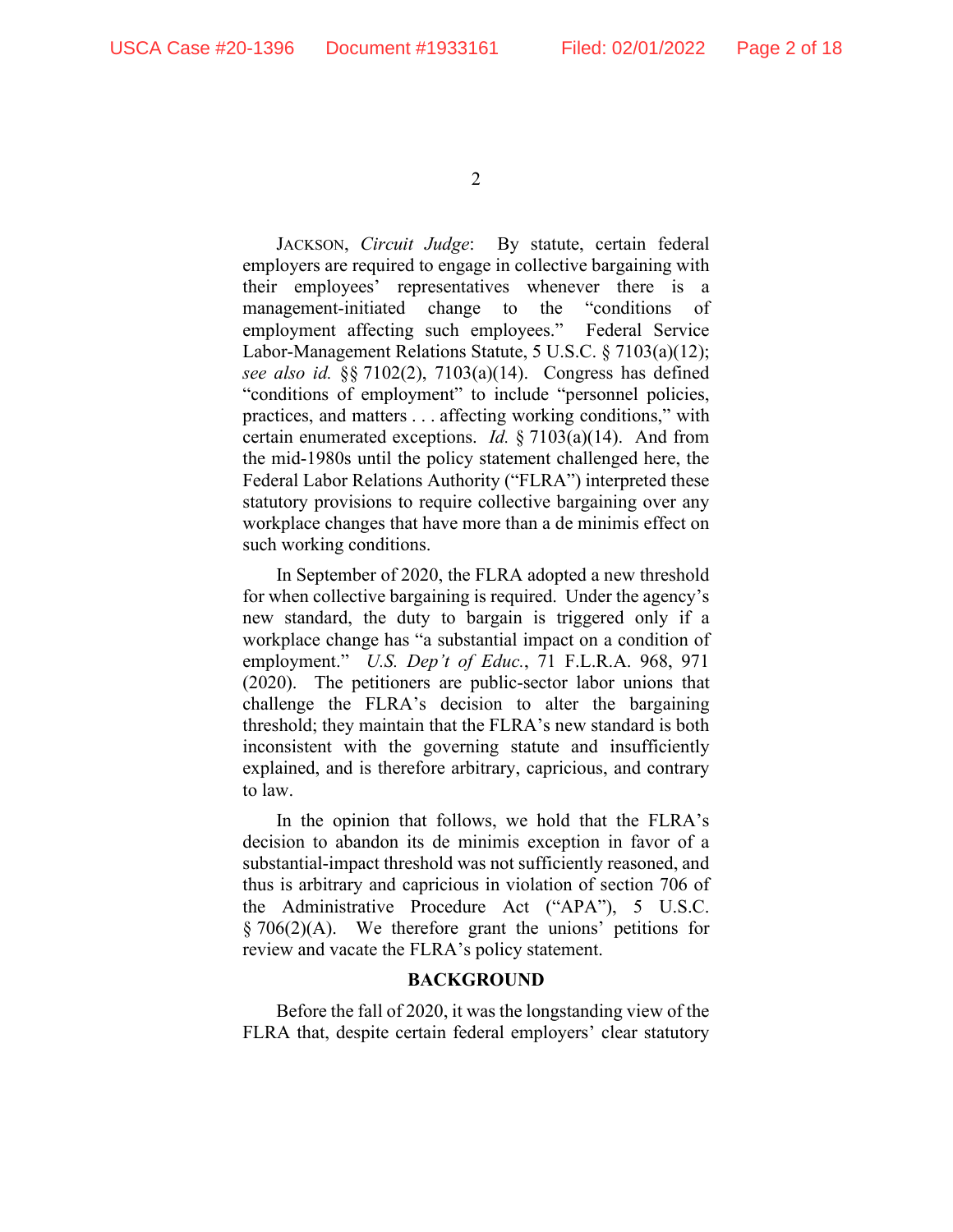duty to engage in collective bargaining over "conditions of employment," 5 U.S.C. § 7103(a)(12), some public-sector management decisions were not subject to bargaining if they had only a "de minimis impact" on such conditions. *Dep't of Health & Human Servs. Soc. Sec. Admin.*, 24 F.L.R.A. 403, 407 (1986); *see also Dep't of Health & Human Servs. Soc. Sec. Admin. Reg. V*, 19 F.L.R.A. 827, 834 (1985) (McGinnis, concurring); *Dep't of Health & Human Servs. Soc. Sec. Admin. Chi. Region*, 15 F.L.R.A. 922, 924 (1984). The de minimis impact exception, the FLRA explained, "derive[s] from the Latin phrase 'De minimis non curat lex,' which . . . mean[s] that the law does not care for, or take notice of, very small or trifling matters[.]" *Dep't of Health & Human Servs. Soc. Sec. Admin*, 24 F.L.R.A. at 407 & n.2 (quoting *De Minimis Non Curat Lex*, BLACK'S LAW DICTIONARY (5th ed. 1979)). In other words, the FLRA read 5 U.S.C. § 7103(a)(12) and (14) to imply a narrow exception to the statute's collective bargaining requirement; one that pertained to management decisions that had only a trivial effect on conditions of employment.

In October of 2019, the United States Departments of Education and Agriculture jointly requested that the FLRA issue a general statement of policy changing the impact threshold at which collective bargaining becomes mandatory. *See* 5 C.F.R. § 2427.2 (providing for general statements of policy or guidance). The Departments alleged several problems with the longstanding de minimis standard. For instance, they asserted that the de minimis policy was insufficiently concrete to permit consistent application, causing unnecessary litigation. They also asserted that "effective and efficient government would be promoted by the establishment" of a clearer standard, and they maintained that the ideal standard would be one under which only a "substantial change"—or, rather, a change having a "substantial impact" on conditions of employment—triggers the duty to bargain. Request for General Statement of Policy or Guidance at 3–4, J.A. 3–4.

On September 30, 2020, the FLRA adopted the Departments' proposed standard over a dissent and without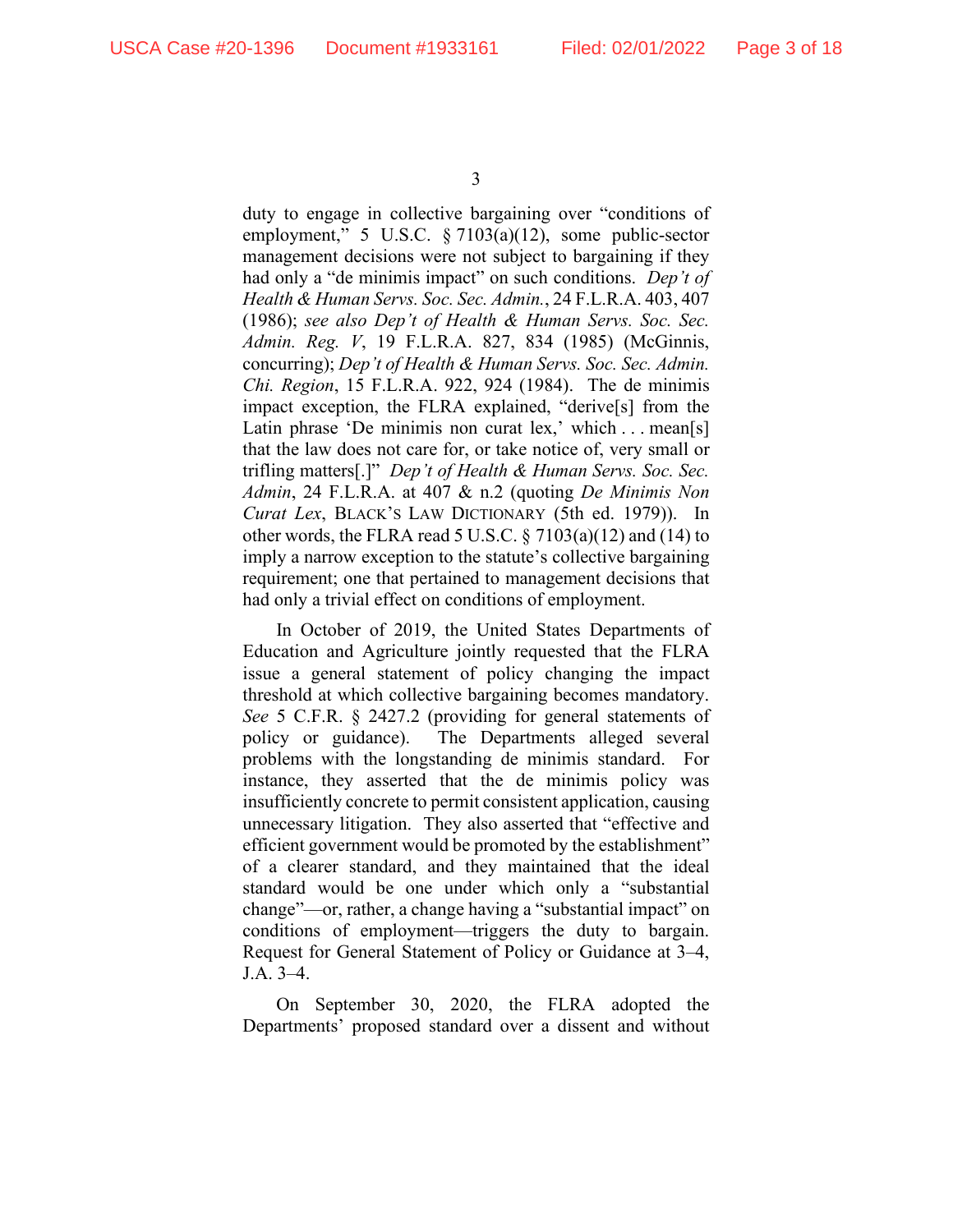soliciting public comment. In a four-page policy statement, the FLRA announced that "an agency will not be required to bargain over a change to a condition of employment unless the change is determined to have a substantial impact on a condition of employment." *Dep't of Educ.*, 71 F.L.R.A. at 971. The FLRA stated that the "more than de minimis" test for determining when the duty to bargain is triggered is "not the appropriate standard," *id*., in part because that test had resulted in bargaining "whenever management has made any decision, no matter how small or trivial" and is also "unpredictable," *id*. at 969. The FLRA further faulted the initial agency decision to adopt the de minimis standard on the grounds that it was insufficiently explained. *Id.* at 970. With respect to the substantial-impact test, the FLRA suggested that this new standard would create "a line that [was] meaningful and determinative[,]" and noted that substantial impact is the governing bargaining threshold in the private sector. *Id.*

The FLRA's dissenting member argued that the agency's adoption of a new bargaining threshold was an unjustifiable departure from past precedent and that there was a clear legal basis for the agency's prior adoption of the de minimis standard. *See id.* at 972 (DuBester, dissenting). The dissent also maintained that the substantial-impact test was contrary to the governing statute, *id.* at 973, and that the FLRA's policy change was not sufficiently reasoned or explained, *id*. at 973– 76.

The petitioners in these consolidated cases—the American Federation of Government Employees, AFL-CIO, the National Treasury Employees Union, and the American Federation of State, County and Municipal Employees, AFL-CIO—are labor unions that represent employees of government agencies that the FLRA's policy change covers. Each filed a timely petition for review of the FLRA's policy statement, and we consolidated the petitions. The unions have standing as employee representatives whose "bargaining position" would be "fundamentally diminished" under the FLRA's new interpretation, *see Nat'l Treasury Emps. Union v. Chertoff*, 452 F.3d 839, 853 (D.C. Cir. 2006), and we have jurisdiction over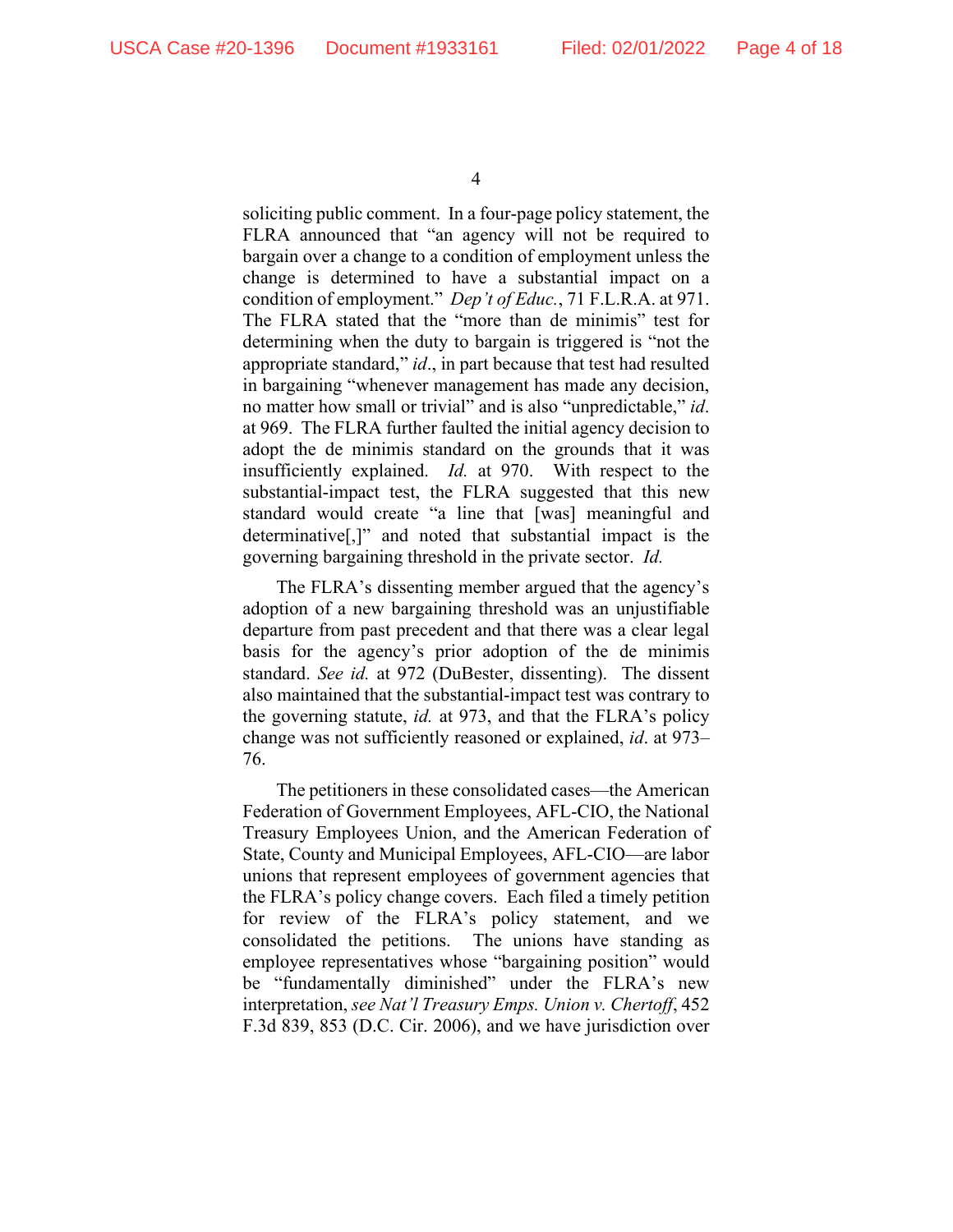their petitions for review, *see* 5 U.S.C. § 7123(a).

The unions challenge the FLRA's policy statement on two grounds, both of which implicate APA standards. First, they argue that the new substantial-impact threshold rests on an impermissible reading of 5 U.S.C. §§ 7103(a)(12) and (a)(14); they contend, in particular, that removing managementinitiated changes whose effects are more than de minimis but less than substantial from the scope of collective bargaining is contrary to the plain and unambiguous language of these statutory provisions. Second, the unions assail the FLRA's policy statement adopting the substantial-impact standard as arbitrary and capricious. *See* 5 U.S.C. § 706(2)(A). In this regard, according to the unions, the FLRA's explanation for dispensing with its old policy and adopting the new one was insufficient to support the policy change.

## **DISCUSSION**

Our analysis begins with the petitioners' arbitrary and capricious challenge. The petitioners also challenge the substantial-impact exception as contrary to the statute and unsupported by any canon that would justify its treatment as "inherent in most statutory schemes by implication." *See Ass'n of Admin. Law Judges v. FLRA* (*AALJ*), 397 F.3d 957, 962 (D.C. Cir. 2005) (quoting *Env't Def. Fund, Inc. v. EPA*, 82 F.3d 451, 466 (D.C. Cir. 1996)). Because we hold that the policy is unreasoned, we need not and do not reach the statutory claim. *Cf. Shays v. FEC*, 414 F.3d 76, 97 (D.C. Cir. 2005) (declining to assess a claim about the meaning of a statutory provision where the failure of the challenged action under the arbitrary and capricious standard offered a sufficient basis for decision).

Under the arbitrary and capricious standard, "we must ensure that the [FLRA] 'examine[d] the relevant data and articulate[d] a satisfactory explanation for its action including a rational connection between the facts found and the choice made.'" *AFGE v. FLRA* (*AFGE 2020*), 961 F.3d 452, 456 (D.C. Cir. 2020) (alterations in original) (quoting *Fred Meyer Stores, Inc. v. NLRB*, 865 F.3d 630, 638 (D.C. Cir. 2017)). The key question is, at its core, whether the FLRA "engage[d] in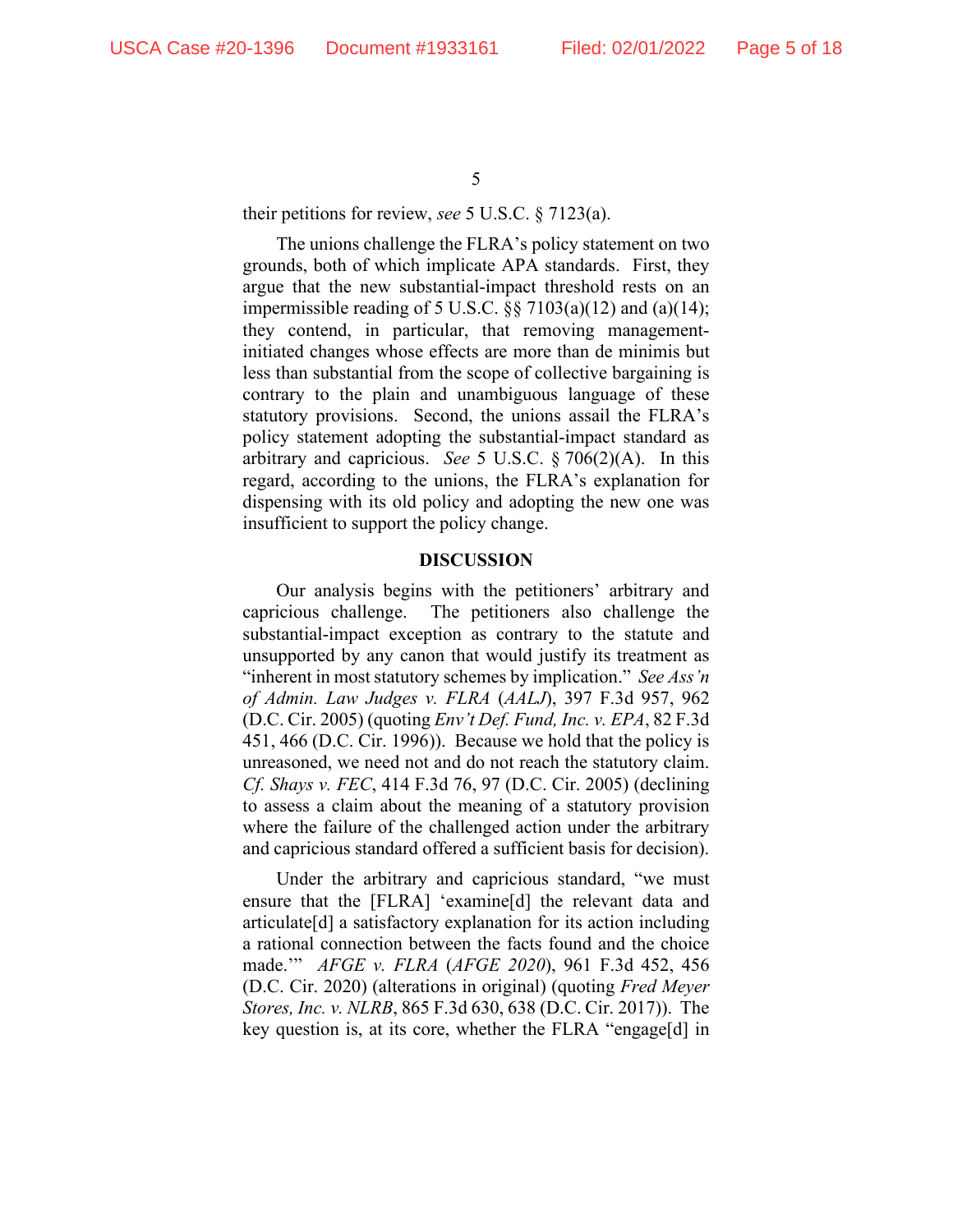reasoned decisionmaking." *Fred Meyer*, 865 F.3d at 638 (internal citations omitted); *see also FCC v. Prometheus Radio Project*, 141 S. Ct. 1150, 1158 (2021). And while the FLRA certainly "may depart from its precedent," in so doing, it "must supply a reasoned analysis indicating that prior policies and standards are being deliberately changed." *AFGE 2020*, 961 F.3d at 457 (quoting *Nat'l Fed'n of Fed. Emps. v. FLRA*, 369 F.3d 548, 553 (D.C. Cir. 2004)). The agency must also show that "the new policy is permissible under the statute, that there are good reasons for it, and that the agency believes it to be better" than the previous policy. *FCC v. Fox Television Stations, Inc.*, 556 U.S. 502, 515 (2009) (emphasis omitted).

With these standards in mind and for the reasons explained below, we conclude that the FLRA's decision to abandon its longstanding precedents and adopt the substantial-impact standard was not sufficiently reasoned in several critical respects.

The first problem with the FLRA's reasoning is that its policy statement falls short on explaining the purported flaws of the de minimis standard.

To start, the policy statement's description of the problem it seeks to solve is inconsistent. At the beginning of its substantive discussion, the FLRA laments that "[it] has effectively extended the bargaining obligation under the de minimis test to ... trigger<sup>[]</sup> an agency's duty to bargain whenever management has made any decision, no matter how small or trivial." *Dep't of Educ.*, 71 F.L.R.A. at 969. The policy statement explains that this purportedly ubiquitous misapplication of the de minimis standard to require bargaining in any and all circumstances has "drained" that standard "of any determinative meaning[.]" *Id.* In the preceding paragraphs, however, the policy statement's background section highlights its concern that the de minimis standard is "unpredictable" and "has created uncertainty," citing several examples of cases in which the FLRA concluded that a workplace change *was* de minimis and thus beyond the scope

**A**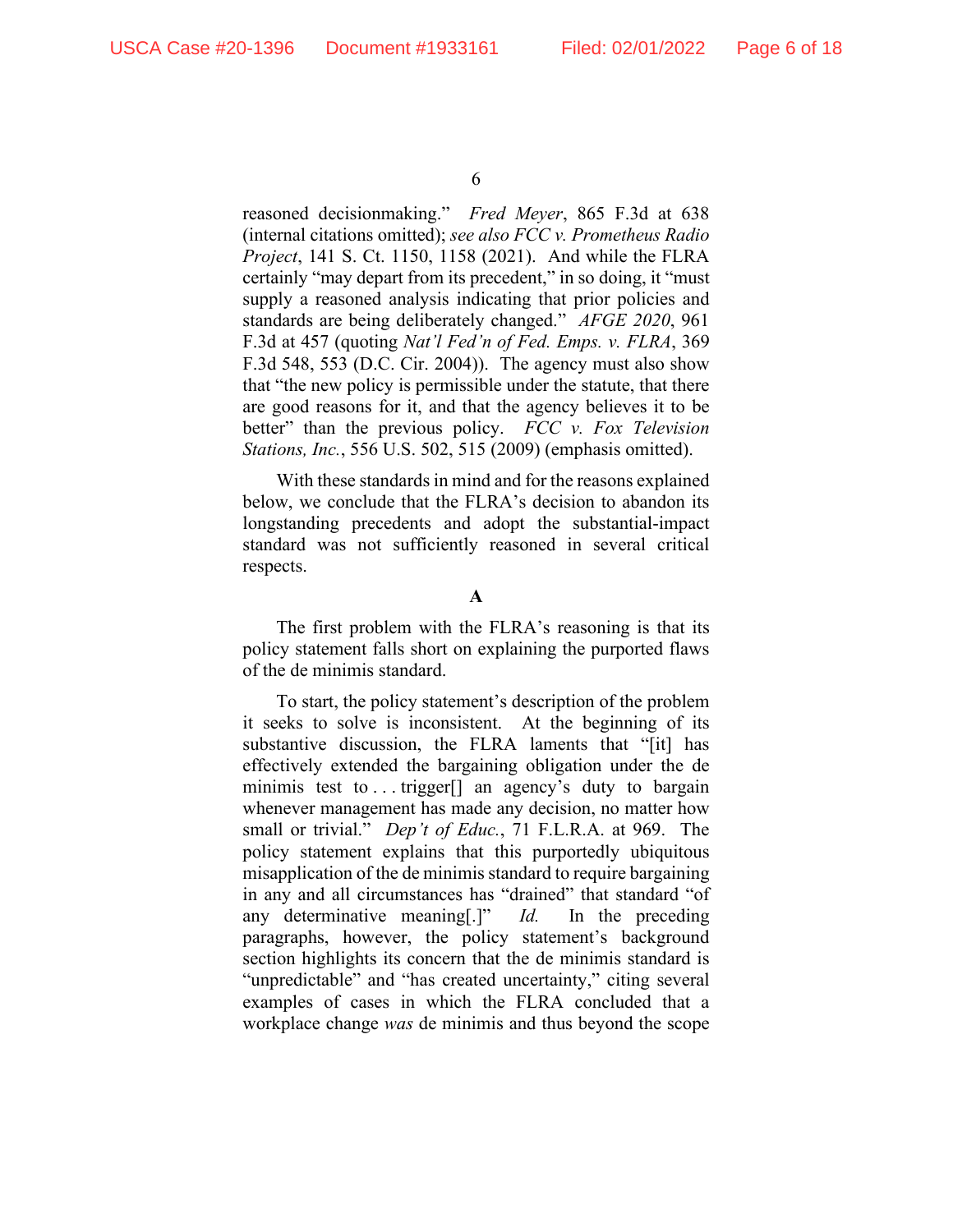of bargaining. *Id.* at 969 & n.14; *see also id.* at 970 n.18 (explaining that the FLRA forewent solicitation of public comments "because we are well aware of the confusion sown by nearly thirty-five years of our caselaw").

It is not at all clear how the de minimis standard could both lead inexorably to the conclusion that all management decisions "no matter how small or trivial" must be subject to bargaining and at the same time yield unpredictable results, including, by the FLRA's own telling, many instances in which the duty to bargain was *not* triggered. *See id.* at 969 & n.14. Yet that is how the FLRA's policy statement reads: the existing standard both purportedly subjects every minor decision to review *and* is unworkable because it is impossible to predict.

Even looking past this apparent contradiction, the FLRA's claim that the de minimis standard's unpredictability has "created uncertainty that has negatively impacted labormanagement relations" is unconvincing on its own terms. *Id.* at 969 (internal quotation marks omitted). As evidence of the "vast differences of opinion among arbitrators, judges, and the [FLRA itself] as to what matters affect conditions of employment sufficiently to require bargaining," the FLRA cites four pairs of decisions that involve purportedly similar facts in which the FLRA found certain management-initiated changes to be more than de minimis (and thus subject to bargaining) and others to be de minimis (and thus not). *Id.* at 969 & n.14. But closer inspection reveals that these divergent results are readily explained by distinguishable contexts. *See id.* at 973 (DuBester, dissenting) ("[T]he cases cited by the majority simply reflect the inherently fact-dependent nature of the de minimis exception.").

Take, for instance, the policy statement's citation to two decisions about office and seating arrangements that the agency now claims were contradictory. In *Social Security Administration, Baltimore, Maryland*, the FLRA concluded that "changes in seating assignments . . . including the movement of four employees (one-fourth of all [bargaining] unit employees) and one employee[']s[] loss of access to a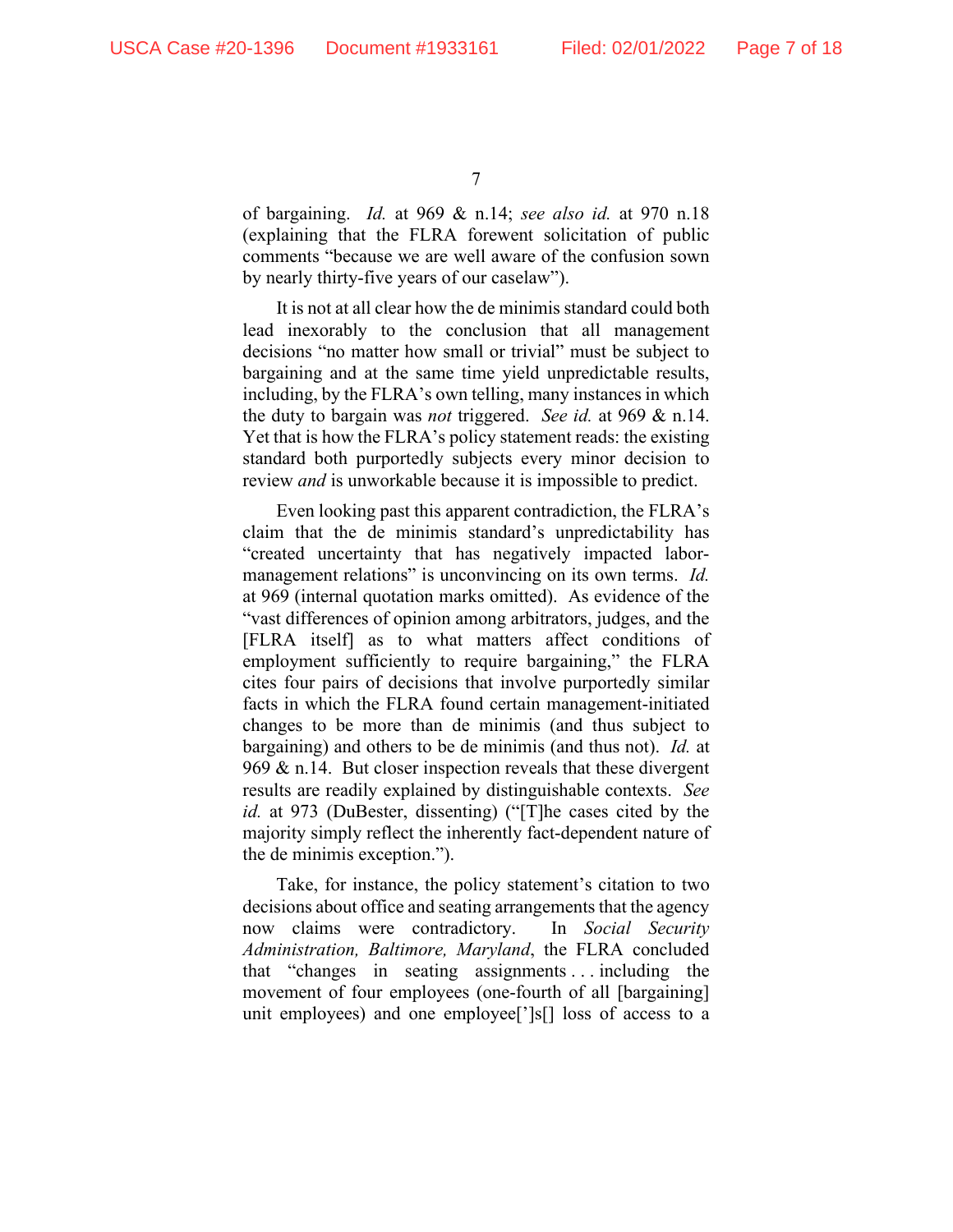window" when considered together were "sufficient to support the . . . conclusion that the changes in seating arrangements were more than de minimis." *U.S. Dep't of Health & Human Servs., Soc. Sec. Admin., Balt., Md.*, 36 F.L.R.A. 655, 668, 688 (1990)). In *GSA, Region 9*, on the other hand, the FLRA determined that an employer's decision to temporarily move a single employee to another building—after her union suggested that such a temporary move would *benefit* the employee—had, in light of "equitable considerations," only a de minimis impact on her working conditions. 52 F.L.R.A. 1107, 1108–09, 1111–12 (1997).

To describe these decisions is to distinguish them. And the latter decision, *GSA, Region 9*, indeed expressly distinguished the former as being about a "permanent relocation[] of employees that w[as] instituted by agency management for operational reasons," rather than a temporary move at the employee's union's suggestion. *See id.* at 1112 (citing *U.S. Dep't of Health & Human Servs., Soc. Sec. Admin., Balt., Md.*, 36 F.L.R.A. at 655). The FLRA's summary assertion that these decisions were irreconcilable and thus evidence of the de minimis exception's unpredictability thus lacks merit.

The FLRA's other examples are more of the same. For instance, the agency speciously summarizes one of its decisions as holding that "[r]equiring [an] employee to give up a 'second' office while keeping [his] primary office" was "more than de minimis" and another as determining that "moving an employee permanently to a vacant office [was] held not to be more than de minimis." *Dep't of Educ.*, 71 F.L.R.A. 969 n.14 (first citing *U.S. Dep't of the Air Force, Air Force Materiel Command, Space & Missile Sys. Ctr., Detachment 12, Kirtland Air Force Base, N.M.*, 64 F.L.R.A. 166, 173–74 (2009); and then citing *Nat'l Treasury Emps.' Union, Chapter 26*, 66 F.L.R.A. 650, 653 (2012)).

But these decisions too are readily distinguishable on their facts. *U.S. Department of the Airforce* concerned an employer's decision to downsize the workspace of a trainer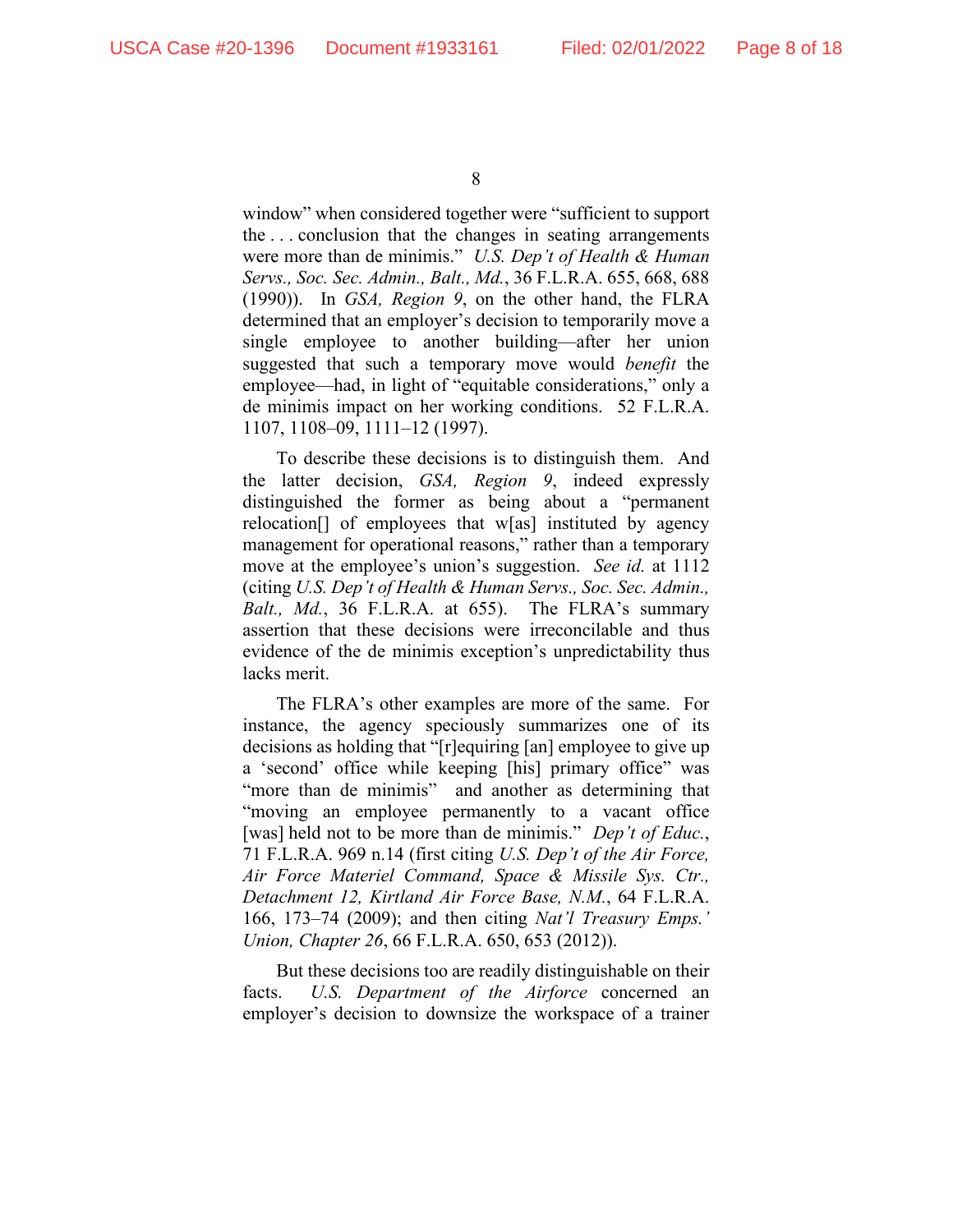who was a member of the relevant collective bargaining unit. 64 F.L.R.A. at 173–74. In that case, the FLRA held that the employer's decision to downsize the trainer's primary office at the same time it took away a second workspace that he had used to conduct certain face-to-face training and store equipment changes made on short notice and without relocation assistance—when viewed alongside problems with the new workspace, constituted a more-than-de minimis change. *See id.* In stark contrast, *National Treasury Employees' Union, Chapter 26*, was not about the reassignment of a union employee at all; instead, it concerned a union's challenge to an employer's decision to assign an employee outside the bargaining unit to a vacant workstation in the same office as employees in the bargaining unit. 66 F.L.R.A. at 652–53*.* Unsurprisingly, the FLRA held that the mere presence of an employee outside the bargaining unit in the same office as unit members had only a de minimis effect on the union employees' conditions of employment. *Id.* at 653. Once again, the FLRA's evidence of an irretrievably broken standard falls flat.

As this court observed once before, "there is little indication that the de minimis exception" has created the sort of "confusion" the FLRA now claims. *AALJ*, 397 F.3d at 963. Rather than demonstrate such confusion, the examples that the FLRA cites to frame the problem it seeks to address seem to us to demonstrate rigorous application by the FLRA of a factintensive standard to varying factual contexts. Put another way, far from demonstrating the de minimis standard is unworkable, the FLRA's policy statement simply appears to demonstrate how it works.

#### **B**

The FLRA's condemnation of the de minimistest also fails to grapple with the agency's own past policy choices and this court's decisions upholding them.

### **1**

In the policy statement under review, the FLRA insists that the agency's initial adoption of the de minimis threshold back in 1985 was insufficiently explained and reasons that this initial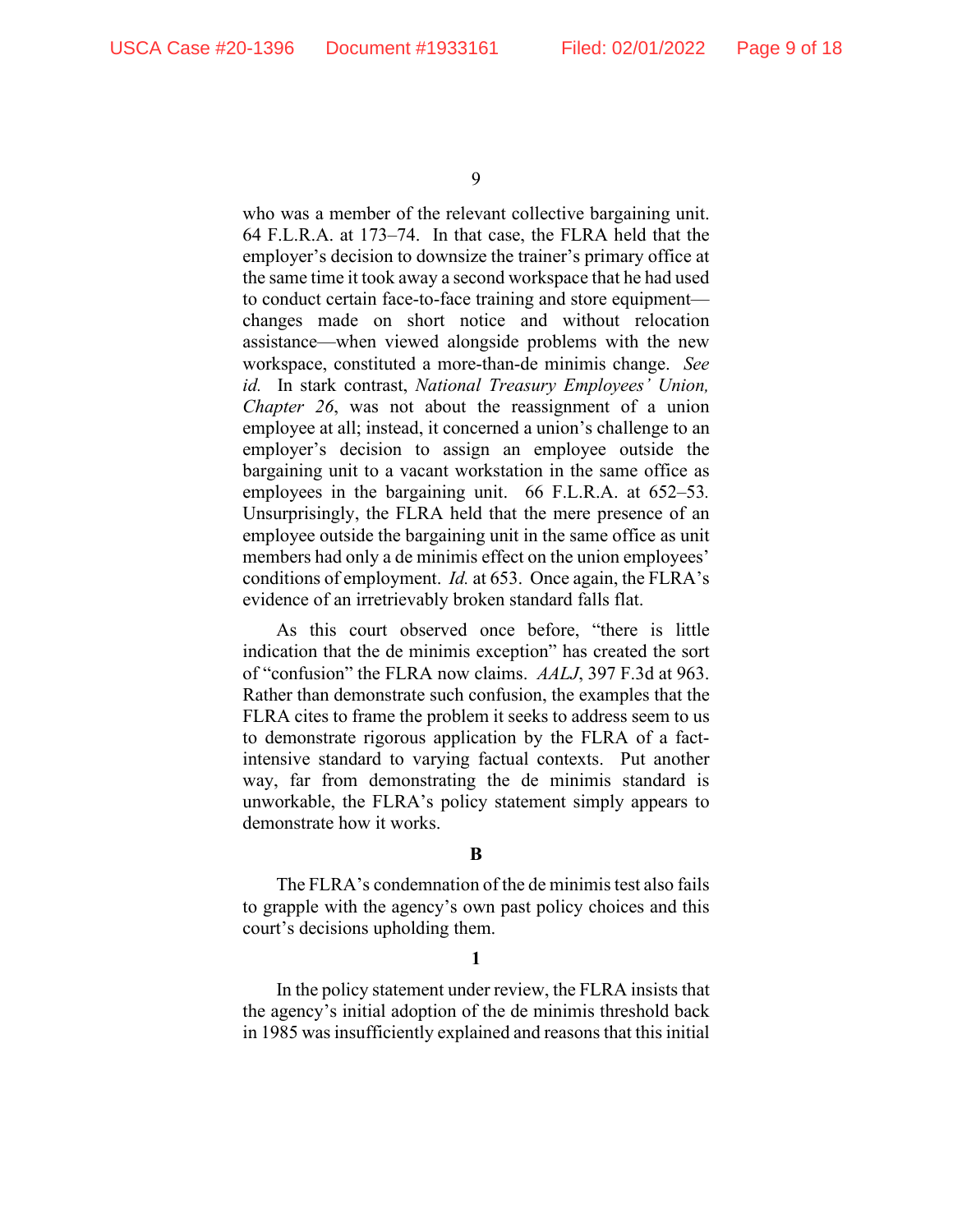failure supports the 2020 policy change. In this regard, the FLRA explains that the agency had used a substantial-impact standard for a few years before it adopted the de minimis threshold in 1985. And it calls the decision to discard the substantial-impact standard in favor of the de minimis threshold "specious" for failing to "provide any rationale as to why the substantial impact standard was incorrect." *Dep't of Educ.*, 71 F.L.R.A. at 970 n.24. The FLRA further suggests that if a rigorous statutory analysis had been done in 1985, the agency would have discovered that "the de minimis standard is inconsistent with the purposes of the Statute." *Id.* at 971. Thus, the FLRA seeks to cast its policy change as merely correcting thirty-five-year-old procedural and interpretive errors.

That rationale cannot withstand scrutiny. It is true that before it adopted the de minimis exception in 1985 the FLRA had applied a substantial-impact standard like the one at issue here, apparently as a carryover from the executive-order regime that governed public-sector labor relations before the enactment of the Labor-Management Relations Statute in 1978. But the mere fact that the FLRA briefly used a substantialimpact standard soon after the agency's creation does not provide inherent support for the present decision to discard thirty-five years of intervening precedent and return to that past policy. Indeed, Executive Order 11491, which governed before the Labor-Management Relations Statute, did not require bargaining at all. Instead, it directed agencies to "meet . . . and confer in good faith with respect to personnel policies and practices and matters affecting working conditions, so far as may be appropriate," Exec. Order No. 11,491 § 11(a), 3 C.F.R. (1966-1970), which is in marked contrast to the Labor-Management Relations Statute's requirement that agencies bargain over "any condition of employment," 5 U.S.C. § 7114(b)(2); *see also Nat'l Fed'n of Fed. Emps. v. FLRA*, 369 F.3d 548, 554 (D.C. Cir. 2004) ("Congress passed the Federal Labor Relations Act to encourage collective bargaining between federal employees and their employers."). And the FLRA has itself recognized that the Labor-Management Relations Statute is more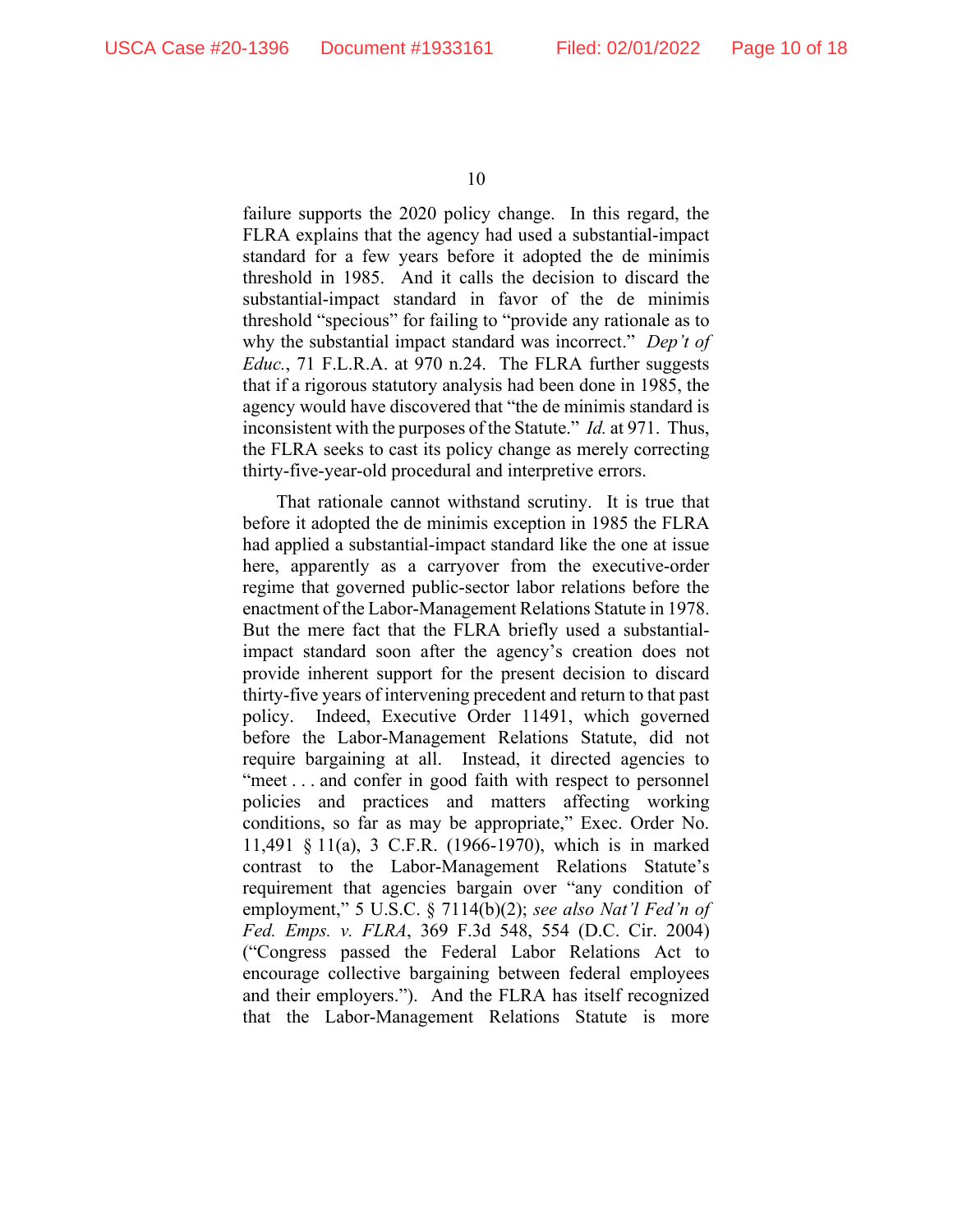protective of collective bargaining than was the Executive Order and practice thereunder. *See Dep't of Educ.*, 71 F.L.R.A. at 974 & nn. 42–44 (DuBester, dissenting).

Furthermore, the FLRA's characterization of its earlier decisions as lacking explanation for its adoption of the de minimis exception is misleading. In fact, as the dissenting Commissioner points out, *id.* at 974–75 (DuBester, dissenting), those earlier decisions expressly considered the question, and in light of Congress's clear purpose of expanding public-sector bargaining rights, the mid-1980s FLRA specifically "rejected the 'substantial impact' test" in favor of the de minimis exception, *Dep't of Health & Human Servs. Soc. Sec. Admin. Chi. Region*, 15 F.L.R.A. at 924. What is more, the agency explained back then that it was rejecting the substantial-impact threshold both because the de minimis test struck the correct balance between government efficiency interests and labor rights, *see Dep't of Health & Human Servs. Soc. Sec. Admin. Reg. V*, 19 F.L.R.A. at 834 (McGinnis, concurring), and because "[t]he limited scope of Federal sector bargaining caused by external laws, rules, and regulations also demands that the [FLRA] not impose further limitations unless they are based on clear statutory authority and are buttressed by sound policy considerations," *Dep't of Health & Human Servs. Soc. Sec. Admin.*, 24 F.L.R.A. at 406–07. And the FLRA has since reiterated the view that the de minimis standard is "the appropriate threshold" under the relevant statutory provisions. *Soc. Sec. Admin. Off. of Hearings & Appeals*, 59 F.L.R.A. 646, 653 (2004), *aff'd*, *AALJ*, 397 F.3d at 964.

To be sure, the FLRA's reasons for replacing the substantial-impact standard with the de minimis exception back in the mid-1980s were not tidily arranged in a single decision. But the FLRA's present assertion that the agency had offered no "explanation or rationale to support the change" from the substantial-impact test to the de minimis standard, *Dep't of Educ.*, 71 F.L.R.A. at 970, is simply incorrect.

Notably, even if the FLRA had failed to provide an adequate explanation for its adoption of the de minimis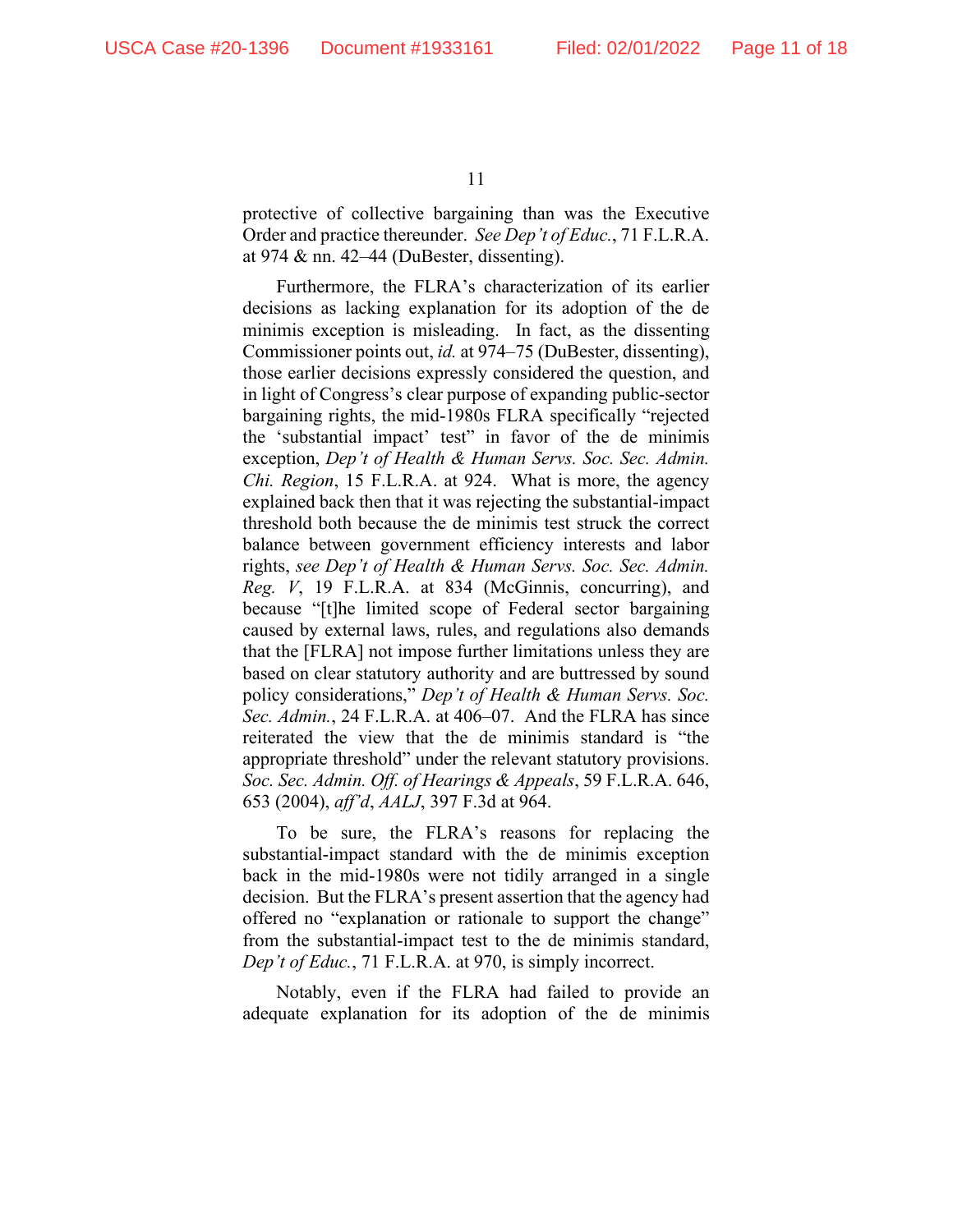standard more than thirty-five years ago, any such failure would not absolve the agency of its present-day responsibility to *explain* its decision to jettison the precedents that apply the de minimis threshold. The FLRA cannot point to a latent and unchallenged purported defect in the original adoption of its prior policy and offer that as an independent basis for adopting a new one. Rather, the decision to adopt a new policy must be sufficiently explained on its own terms, because "[i]n administrative law, as elsewhere, two wrongs do not make a right." *Am. Wild Horse Pres. Campaign v. Perdue*, 873 F.3d 914, 928 (D.C. Cir. 2017). We have long held that "we cannot condone the 'correction' of one error by the commitment of another," *id.* (quoting *Gray v. Mississippi*, 481 U.S. 648, 663 (1987)), and we decline to do so here.

Finally, to the extent that the FLRA now asserts that the de minimis standard must go because it is categorically "inconsistent with the purposes of the [Labor-Management Relations] Statute," *Dep't of Educ.*, 71 F.L.R.A. at 971, *that* contention is plainly contrary to this court's past interpretation of the statute.

In *AALJ*, for instance, a union challenged the FLRA's application of the de minimis exception to a new category of management decisions. The agency argued the exception was inherent in the statute, and thus urged us to hold that collective bargaining was not required for a de minimis change to conditions of employment. We agreed, concluding that an exception for de minimis effects on conditions of employment is "inherent in" the statute and thus "neither contrary to the text nor unreasonable in light of" the Labor-Management Relations Statute's purpose. *AALJ*, 397 F.3d at 959, 962.

Our holding in *AALJ* is a clear recognition of the appropriateness of a de minimis exception to the duty to bargain, as a matter of law. Thus, when the FLRA nevertheless reached the conclusion that the de minimis test is not "appropriate" for determining whether the duty to bargain is triggered, *Dep't of Educ.*, 71 F.L.R.A. at 971, it not only

**<sup>2</sup>**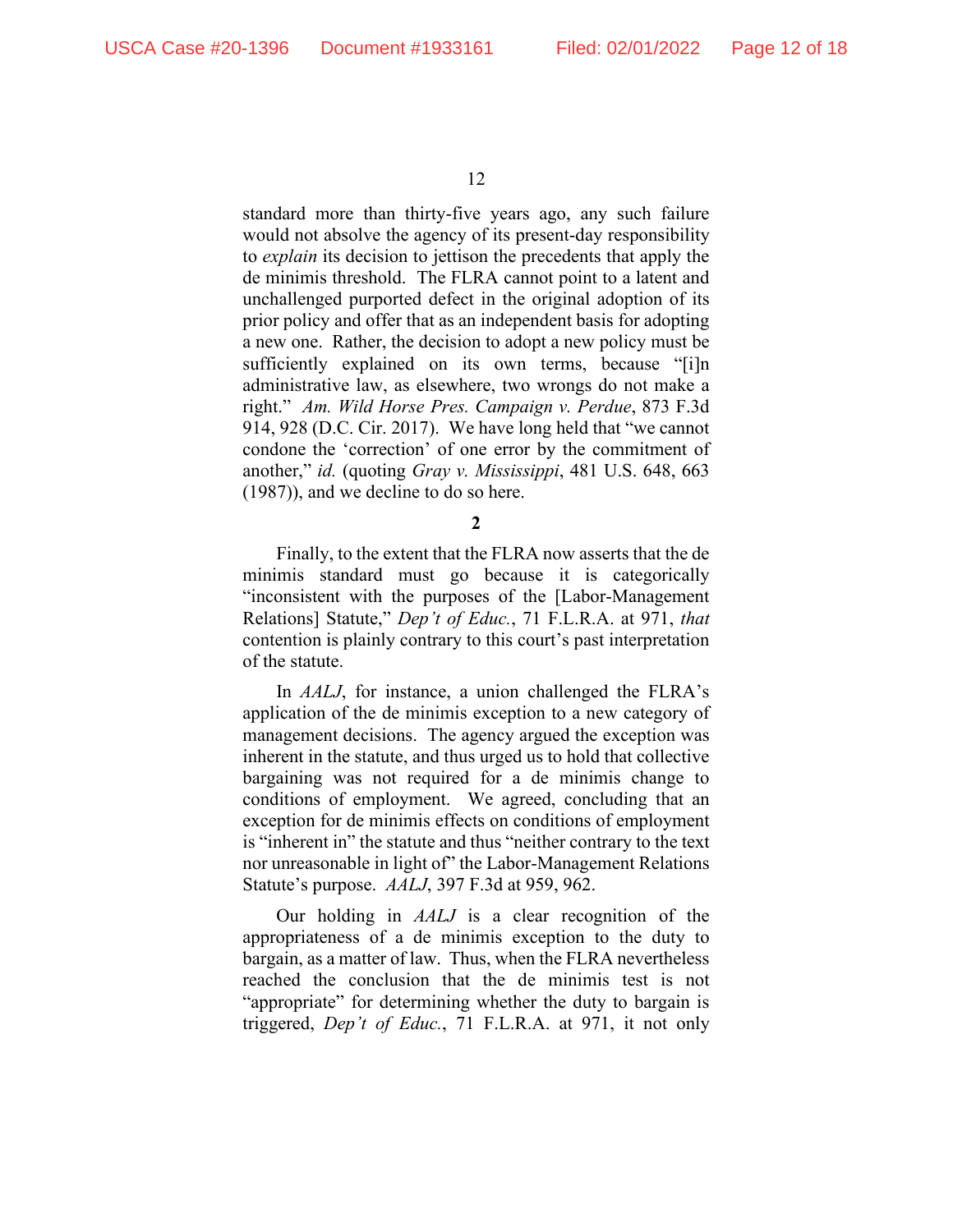ignored its own decisions outlining the reasons for its adoption of the de minimis exception in the first place, but also "departed from precedent" that had expressly decided that the de minimis exception is consistent with the Labor-Management Relations Statute, *AFGE 2020*, 961 F.3d at 459. For this reason, too, we conclude the need for the policy change "is not sensibly explained." *Id*. (internal quotation marks omitted).

#### **C**

Up to this point, we have focused on the deficiencies in the FLRA's reasons for its conclusion that the de minimis standard was so problematic that it needed to be changed. Beyond the various ill-defined reasons that the FLRA offers for departing from the de minimis threshold, the policy statement under review also undertakes to explain why the FLRA now prefers the substantial-impact standard. The FLRA points to two principal reasons for this decision. And, once again, neither is sufficiently explained.

The FLRA first heralds the substantial-impact standard's bona fides by suggesting that it draws "a line that is meaningful and determinative" for agencies and their employees seeking to navigate labor negotiations. *Dep't of Educ.*, 71 F.L.R.A. at 970. And in its brief the FLRA further contends that its finding that the new standard will be more predictable and administrable is "precisely the sort of predictive judgment" to which this court must defer. FLRA Br. 63.

But neither the FLRA's challenged decision nor its brief on review analyzes the relative administrability of the substantial-impact and de minimis standards. This is a critical "gap in [the FLRA's] reasoning[.]" *AFGE 2020*, 961 F.3d at 459. And the FLRA simply ignores the guidance and elaboration provided in its own opinions*. See, e.g., Dep't of Health & Human Servs. Soc. Sec. Admin. Region V*, 19 F.L.R.A. at 834–35 (McGinnis, concurring) (identifying five factors informing application of the de minimis standard). It is especially striking that the FLRA does not provide a comparative analysis of the two standards or in its policy

**<sup>1</sup>**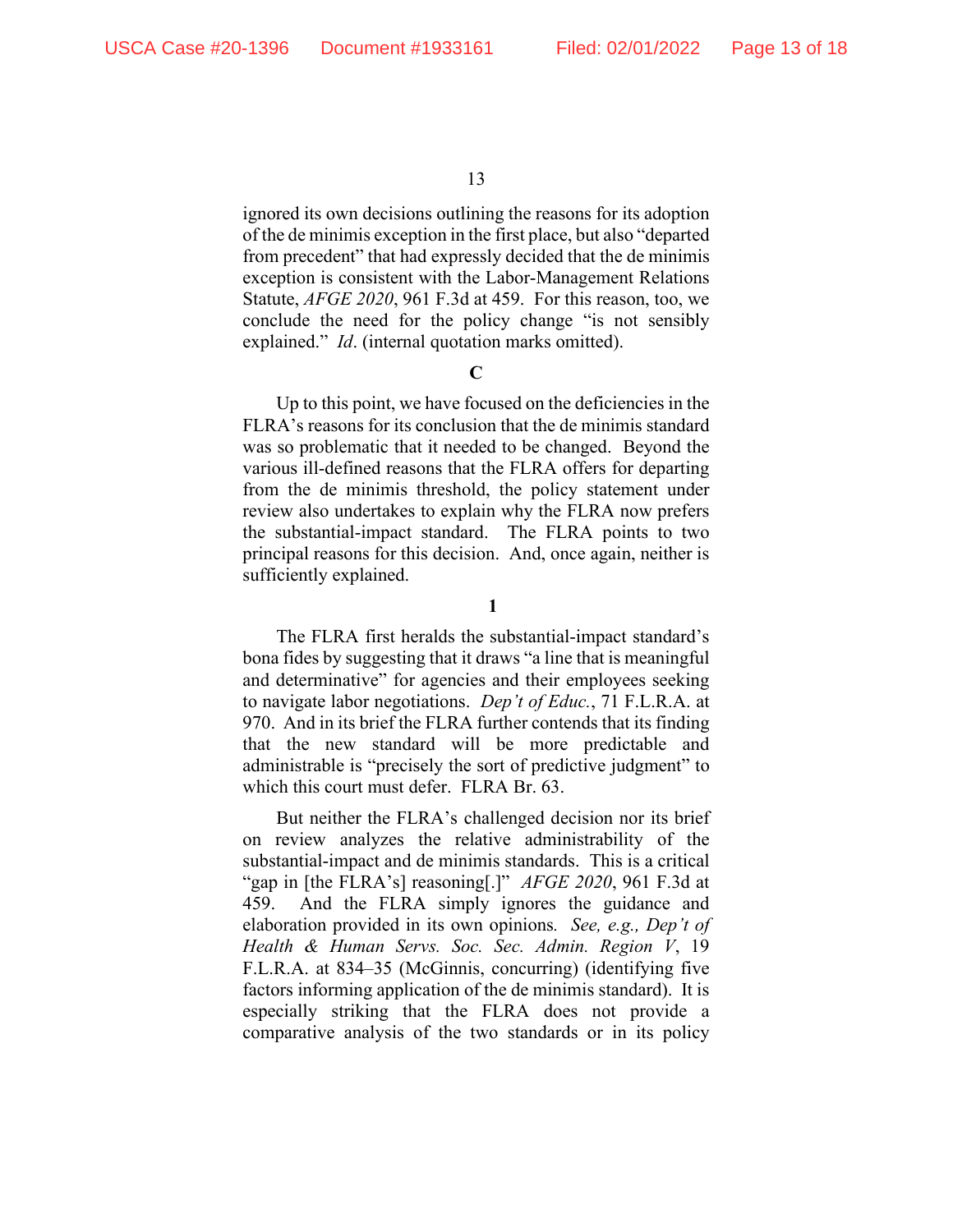statement even argue that the substantial-impact standard used by the National Labor Relations Board (NLRB) in the privatesector context has in fact led to more predictable results, since, as noted above, the FLRA frames inconsistent application as the principal problem the new standard is designed to fix.

There is no obvious reason to expect that labor unions and employers will disagree less frequently about whether any given management decision has a "substantial impact" on conditions of employment than they previously did over whether such a decision had a more than de minimis effect. *But see Dep't of Educ.*, 71 F.L.R.A. at 971. Indeed, these two standards share many characteristics that might lead one to expect just as much disagreement—and, for that matter, just as many "differences of opinion among arbitrators, judges, and the [FLRA] as to what matters affect conditions of employment sufficiently to require bargaining[,]" *id.* at 969 (internal quotation marks omitted)—when the substantial-impact threshold is applied. *See also id.* at 973–74 (DuBester, dissenting) ("The majority fails to explain how adoption of its new standard will produce decisions that are any less factdependent than those applying the current standard."). Thus, the new standard that the FLRA has adopted is not the sort of "common sense" measure for "advanc[ing the decision's stated] goals"—here, predictability and streamlined administration—that we have found adequate to withstand arbitrary and capricious review. *Free Access & Broad. Telemedia, LLC v. FCC*, 865 F.3d 615, 618 (D.C. Cir. 2017).

To address this obvious shortcoming, the FLRA argues for the first time in its brief that the new substantial-impact standard will have more predictable results because the FLRA will be able to draw on fifty years of NLRB decisions applying the substantial-impact test. The FLRA does not explain in its brief or otherwise why the NLRB's substantial-impact decisions would be easier to apply than the FLRA's own thirtyfive years of precedents using the de minimis test. But, regardless, this argument is forfeit because it was not raised "where it counts"—i.e., in the challenged decision itself. *AFGE 2020*, 961 F.3d at 457; *see Motor Vehicle Mfrs. Ass'n of*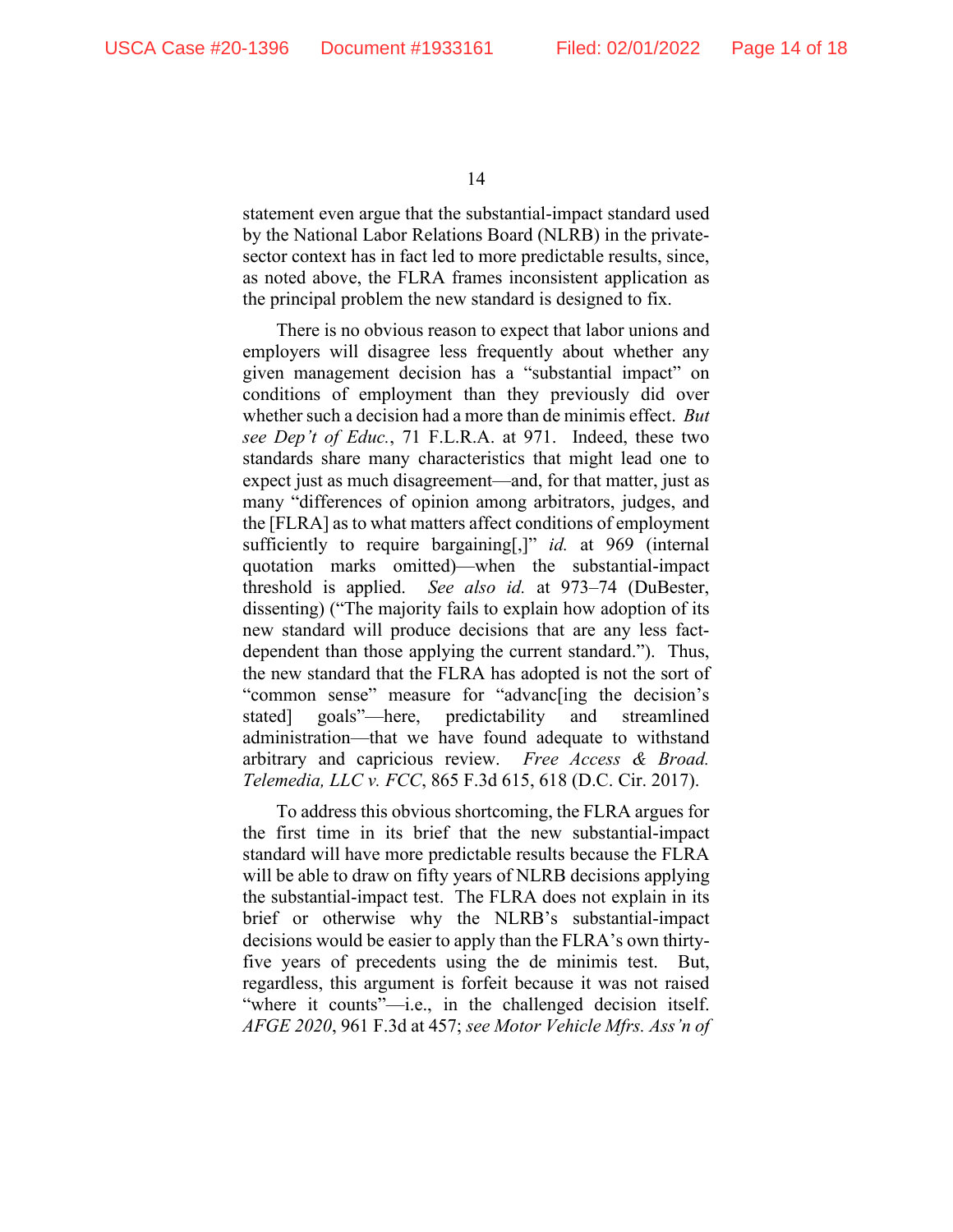*U.S., Inc. v. State Farm Mut. Auto. Ins. Co.*, 463 U.S. 29, 50 (1983) ("[C]ourts may not accept appellate counsel's post hoc rationalizations for agency action.").

What remains is the FLRA's bald assertion that its own "determination that the substantial impact test would draw a line that is [more] meaningful and determinative is precisely the sort of predictive judgment to which this [c]ourt accords heightened deference." FLRA Br. 63 (internal quotation marks omitted). We fully recognize that we must defer to expert agencies' "reasoned predictions about technical issues[.]" *BNSF Ry. Co. v. Surface Transp. Bd.*, 526 F.3d 770, 781 (D.C. Cir. 2008). But there is nothing technical about the predictability assessment that the FLRA makes here, and we are not bound by the FLRA's conclusory and counterintuitive assertions about the consistency with which its new standard is likely to be applied in subsequent adjudications, especially when the record contains no factual basis for making such a forecast.

With respect to its consistency concern, the FLRA must at least explain why and how it has concluded that the substantialimpact threshold is "better" than the standard it was relinquishing. *Fox Television*, 556 U.S. at 515. It has failed to do so.

**2**

The FLRA's final tack is to invoke the NLRB's longstanding use of a substantial-impact standard in the private-sector context, as an independent reason for the FLRA's adoption of the same collective bargaining threshold. The FLRA's policy statement asserts that, because "collective bargaining in the public sector" under the Labor-Management Relations Statute "must be narrower" than in the private sector, "[i]t is incongruous . . . [to apply] a standard more lenient than the test applied by the [NLRB] . . . to determine whether a change requires bargaining." *Dep't of Educ.*, 71 F.L.R.A. at 970. In its brief, the FLRA adds that it is not just permitted but indeed *required* to consider NLRB precedents when it administers parallel provisions of its statute; in this regard, it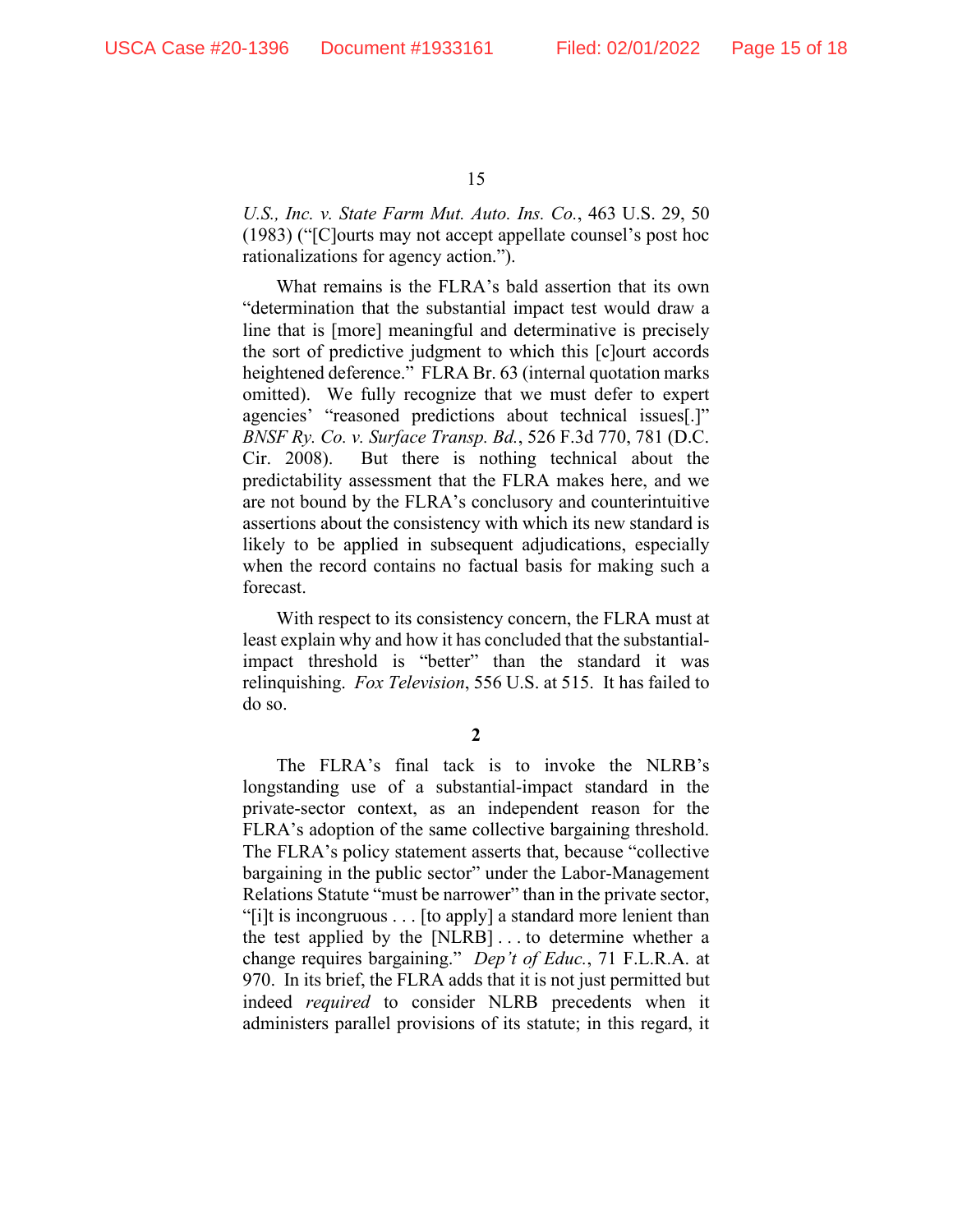points to our instruction that "when the [FLRA] departs from a familiar principle rooted in private sector precedent, it should either identify 'practical distinctions between private and governmental needs' that justify the departure, or offer some evidence in the language, history, or structure of the statute suggesting that Congress intended a different result." *AFGE v. FLRA* (*AFGE 1988*), 853 F.2d 986, 992 (D.C. Cir. 1988) (citation omitted).

But NLRB precedent cannot save the FLRA's unreasoned and unreasonable determination to import the substantialimpact standard. To start, the FLRA flips the controlling question on its head. Unlike in *AFGE 1988*, we are not being called upon to review a decision to part ways with NLRB precedent in the first instance. Instead, we are evaluating the FLRA's recent departure from its own longstanding precedents that since the 1980s have struck a balance that is different from the NLRB's decisions. In other words, the baseline for our review is the FLRA's longstanding and repeatedly reaffirmed decision to diverge from NLRB policy, which makes *AFGE 1988*'s explanation of what the FLRA must do to rationalize a new departure from NLRB precedent inapposite.

The FLRA's decision to adopt the NLRB's substantialimpact test also fails to account for the agency's own past assessments of how the differences between the public-sector and private-sector bargaining contexts inform the appropriate bargaining threshold. We have previously cautioned that the FLRA must "be careful to appreciate fully those distinctions between the private and public sectors that might necessitate a different legal analysis and conclusion" with respect to collective bargaining, since "the bargaining status of any given subject is determined by different statutory provisions and by different policy considerations." *Library of Cong. v. FLRA*, 699 F.2d 1280, 1287 (D.C. Cir. 1983).

The FLRA apparently took those distinctions into account in its 1986 decision in *Department of Health & Human Services Social Security Administration*, when it acknowledged the NLRB's substantial-impact standard was "similar[]" to the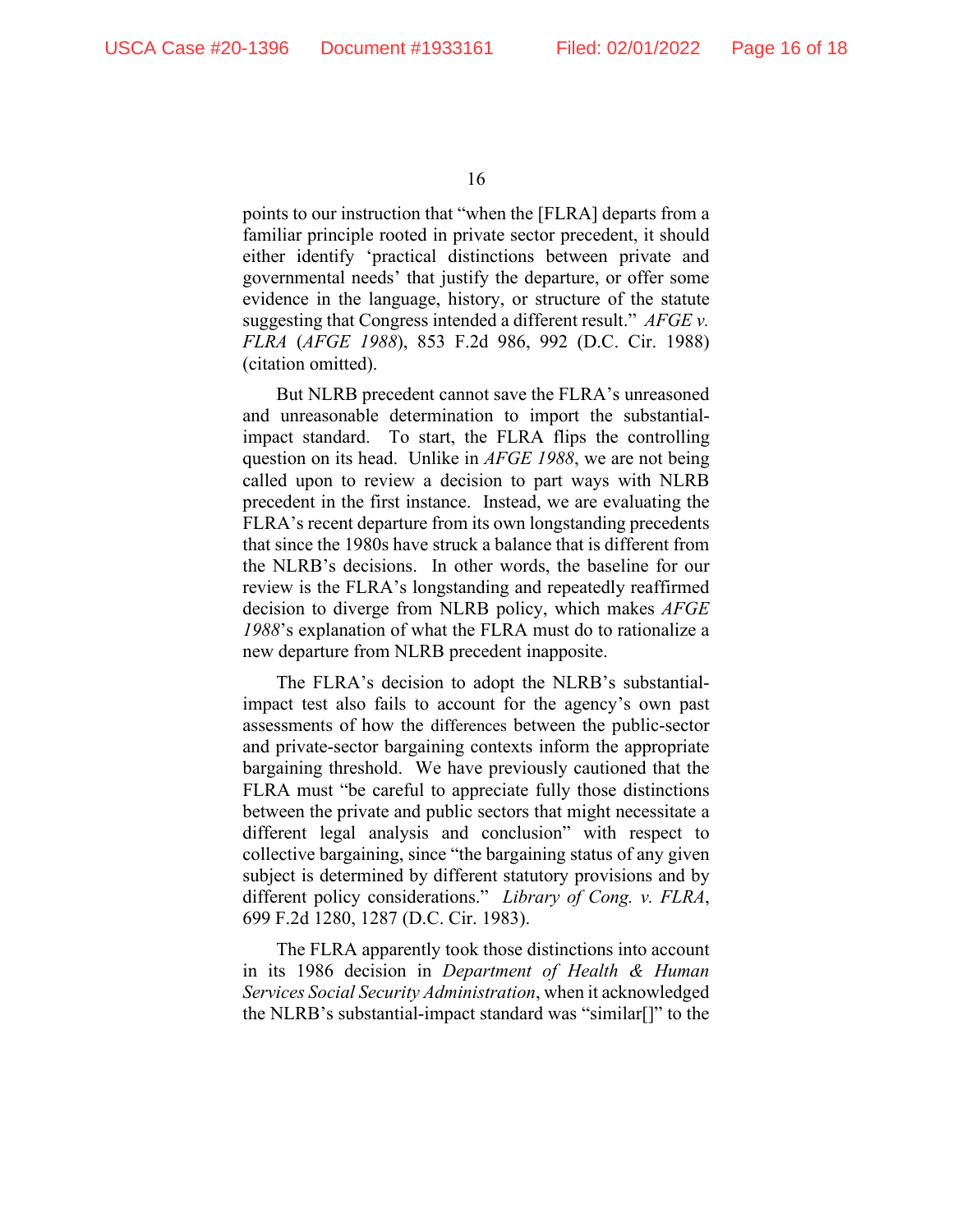FLRA's de minimis exception, 24 F.L.R.A. at 406 n.1, but nevertheless opted to apply the de minimis standard. Critically, that decision highlighted "[t]he limited scope of Federal sector bargaining caused by external laws, rules, and regulations[,]" and observed that this context "demands that the [FLRA] not impose *further* limitations unless they are based on clear statutory authority and are buttressed by sound policy considerations." *Id.* at 406–07 (emphasis added); *cf. Library of Cong.*, 699 F.2d at 1287 & n.33 (explaining that "[t]he scope of collective bargaining is far broader in the private sector," in terms of the categories of conditions subject to bargaining, since the Labor-Management Relations Statute "exclu[des] from the scope of federal sector bargaining [] matters provided for by federal statute, such as the pay rate or hours of employment").

Thus, the FLRA has held in the past that the relative substantive narrowness of the public-sector bargaining mandated under the Labor-Management Relations Statute in fact *supports* the de minimis standard notwithstanding the NLRB's more stringent bargaining threshold. *See Dep't of Health & Human Servs. Soc. Sec. Admin*, 24 F.L.R.A. at 407. That conclusion is precisely the opposite of the one that the FLRA reached here. The agency now ignores its earlier balancing of the factors unique to public-sector bargaining and fails to address the reasons that it previously found persuasive when it decided to select a test that differs from the one that pertains to private-sector bargaining.

We conclude that, whatever the virtues of the FLRA's present analysis concerning the statutory scheme for publicsector bargaining relative to its private-sector counterpart (which we do not here decide), the FLRA must acknowledge that in the past it reached the opposite conclusion about the need for congruity between the public- and private-sector bargaining thresholds. Thus, "[i]t is not enough" for the agency to now rest on abstract invocations of the "narrowness" of public-sector bargaining or "rely vaguely on [it]s general duty to interpret the statute with government efficiency in mind." *AFGE 1988*, 853 F.2d at 993. Rather, the FLRA's adoption of